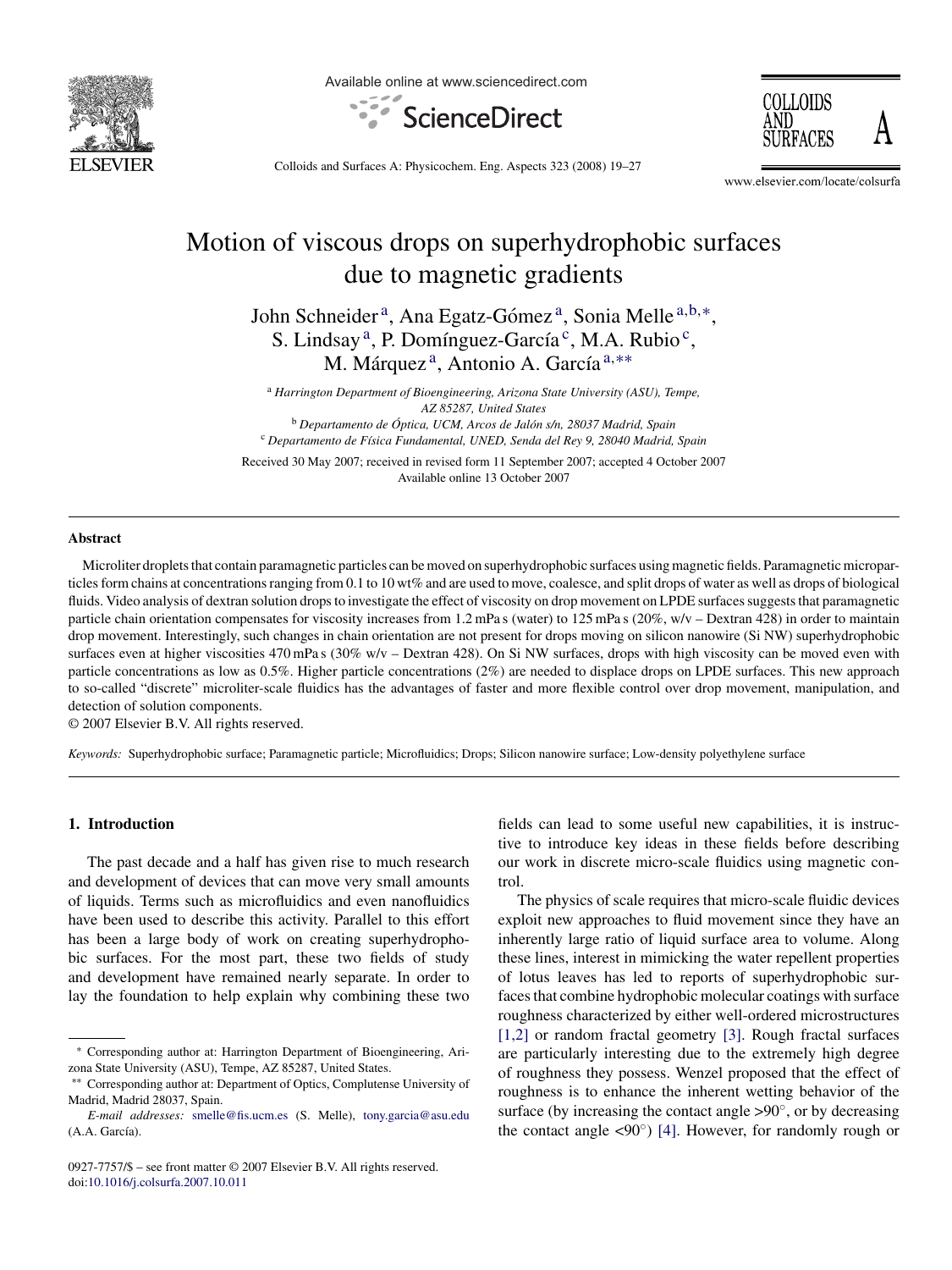

Fig. 1. Drop of liquid sitting on a randomly rough composite surface made up of solid and air.

fractal surfaces and if the fractal behavior extends to the molecular scale, fluids having different molecular dimensions would experience different solid–fluid interfacial areas. A thermodynamic model for the equilibrium contact angle which takes into account both the fractal nature of the surface and the relative dimensions of the different fluid molecules has been developed [\[5\].](#page-7-0) Depending on the relative sizes of the fluid molecules and their wetting tendencies, the contact angle on randomly rough or fractal surfaces can either be higher or lower than the contact angle for a smooth surface. Fig. 1 shows a drop of liquid sitting on a fractally rough composite surface made up of solid and air.

In the case of rough porous surfaces, the Cassie–Baxter equation describes the equilibrium contact angle on a composite surface that retains pockets of air underneath the sessile drop [\[6\].](#page-7-0) This equation uses the ratio of projected areas of the solid surface–liquid and air surface–liquid interfaces, respectively, to the total projected area in order to predict the contact angle on a rough surface using smooth surface contact angle data. While it is possible to calculate these rations for well-defined Euclidian surfaces, fractal surfaces are not amenable to this quantitative treatment. Therefore, for all practical purposes this may have to be an adjustable parameter.

Both Wenzel and Cassie–Baxter equations represent local energy minima in drop conformation, and it can be shown that for randomly rough surfaces the Wenzel contact angle is always less than or equal to the Cassie contact angle. Patankar [\[7\]](#page-7-0) has found that the equilibrium drop shape with the lower value of apparent contact angle on rough, well-ordered surfaces will have lower energy. If this result can be extended to randomly rough surfaces, the Wenzel contact angle will always represent the global energy minimum of the system. At intrinsic contact angles of >90◦, the apparent contact angles (Wenzel and Cassie–Baxter) increase as a function of the roughness of the surface, as represented by the fractal dimension, till the physical limit of an apparent 180◦ contact angle is reached.

We have found that reaching the limit of 180◦ contact angle (e.g. the so-called "Lotus-Effect") is important to reduce the friction for an aqueous solution drop moving on a surface in order to control drop movement using an external field. The "Lotus-Effect" can be best illustrated by the sequence of frames from a digital movie shown in Fig. 2. In this example, half of the slide contains a very rough surface comprising nanowires and the entire slide is coated with a fluorinated hydrocarbon. In Fig. 2(a) and (b), the water drops are placed on the side of the silicon substrate that is flat and covalently coated with a fluoronated hydrocarbon. In Fig. 2(c), the water drops have slid off the side of the substrate containing nanowires and a covalent coating of fluorinated hydrocarbon.

Rather than simply having drops slide off the superhydrophobic surface, micro-scale fluidics requires a method to exert control over the direction and speed at which a droplet moves. Droplet motion and control in discrete micro-scale fluidics using magnetism is the interplay between attractive forces among paramagnetic particles in the presence of an external magnetic field and a superhydrophobic surface.

In order to place a water droplet on a superhydrophobic surface without it falling off, paramagnetic particles are added to the drop and a magnetic field is applied at the location of drop placement. One requirement for this method is that the superhydrophobic surface should have advancing and receding contact angles near 180◦ so that the frictional resistance to movement is very low.

Recently, we have found that in order to move the drop we must move the magnetic field. Due to the low-frictional resistance the drop can be moved at speeds up to 7 cm/s [\[8\], i](#page-7-0)n three dimensions [\[9\], a](#page-7-0)nd other interesting additional effects such as drop splitting and coalescence [\[10\]](#page-7-0) can be observed. Biological fluids can have substantially higher viscosities than water. Blood can have complex rheological behavior and is nearly four times as viscous as water depending upon temperature, flow rate, and red blood cell count. Plasma is about 1.8 times more viscous than water, depending upon protein concentration. At low-shear rates, human saliva can be up to five times more viscous than water



Fig. 2. Three frames from a movie showing the difference between a hydrophobic and a superhydrophobic surface. The left-hand side of this silicon substrate contains nanowires while the right hand side does not (a–c). The entire surface is covalently coated with a fluorinated hydrocarbon. The water drops from the needle adhere to the right-hand side of the sample (a and b) while they slide off the left-hand side of the sample (c).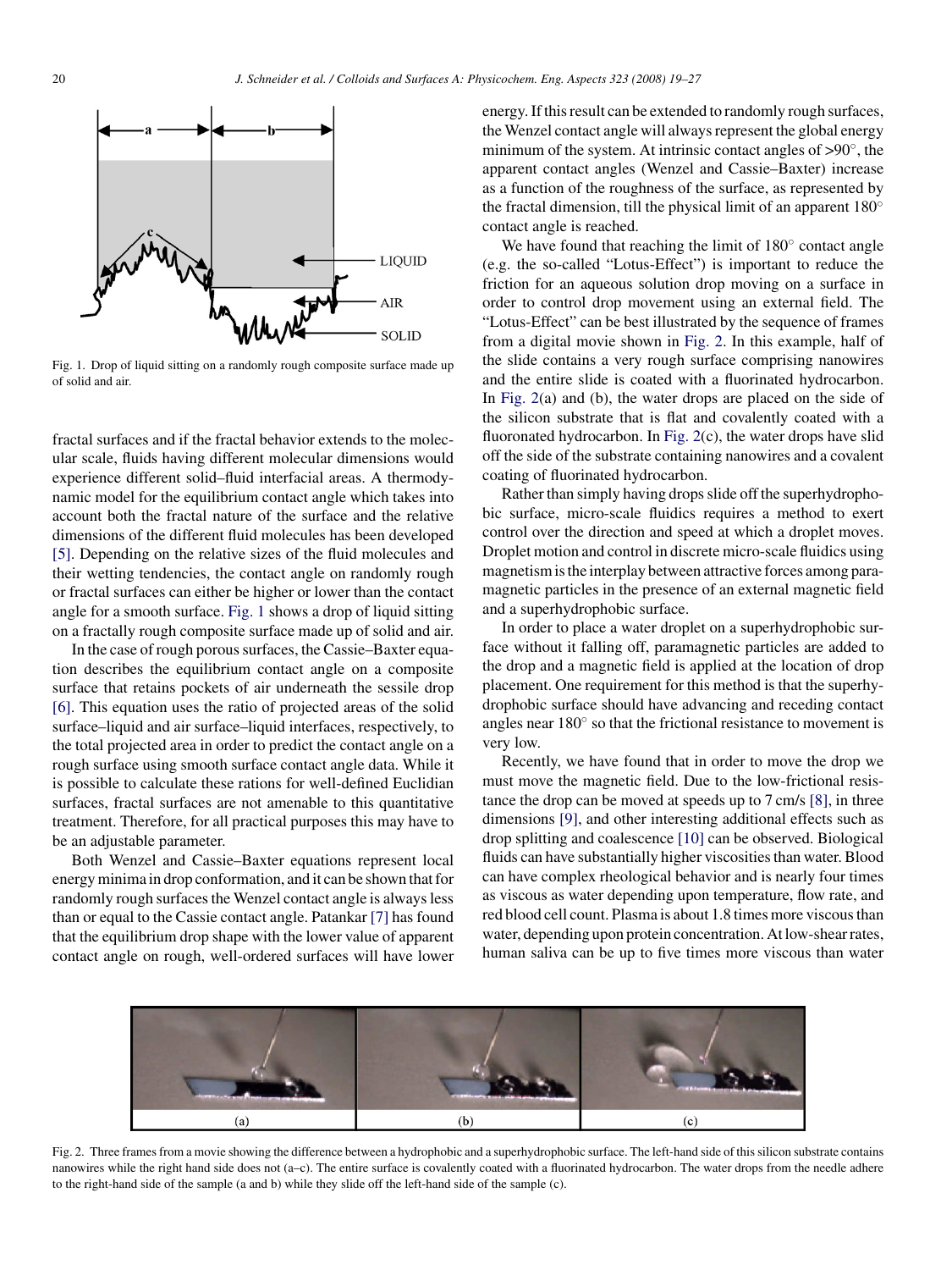<span id="page-2-0"></span>[\[11\].](#page-7-0) We are interested in applying discrete magnetofluidics for diagnostic purposes and for that reason, studying how fluid viscosity affects drop movement is an essential issue. In addition, the sliding motion of the drops deserves some comment. Fluid drops surrounded by another fluid can show multiple types of motion depending on drop shape, size, and viscosity contrast. For instance, slipping, sliding, rolling, and tank-treading motions have been described in the case of drops slowly moving under a gravity body force on inclined plates. In such a case, the shape of the drop is controlled by the Bond number,  $B_0 = \Delta \rho g R^2/\gamma$ , where  $\Delta \rho$  is the density difference between both fluids, *g* the acceleration due to gravity, *R* the drop radius, and  $\gamma$  is the liquid–air surface tension. Low- $B_0$  values correspond to drops with a nearly spherical shape, medium- $B_0$  values correspond to drops with a flattened contact plate (flat spot drops), and high- $B_0$  values correspond to pancake shaped drops. It is known that flat spot and pancake drops with higher viscosity than the surrounding fluid should perform a sliding motion [\[12\].](#page-7-0) In the experiments reported here, we are dealing with flat spot water drops in air with a high-viscosity contrast. Therefore, sliding motion should be expected. In this paper, we present an analysis of drop motion that includes a combination of surface and fluid properties.

# **2. Experimental materials and methods**

## *2.1. Silicon nanowire surfaces*

In order to create a superhydrophobic nanowire surface, we use vapor–liquid–solid (VLS) growth systems to create high-aspect ratio Si nanowires with various diameters, spacing, and lengths. These Si nanostructures are easily fabricated for subsequent air oxidation and functionalization with molecular coatings. Self-assembled nanodots, formed during evaporation of a few monolayers of Au, are used as metal catalytic seeds to grow one-dimensional nanowires on the surface and create a particular surface morphology [\[9\].](#page-7-0) During subsequent VLS synthesis, the Au dots form a eutectic liquid with Si from which liquid-mediated growth of single crystal Si nanowires occurs. The nanowire diameters are set by the Au dot diameters, with one-dimensional growth occurring as the AuSi eutectic dot rides along at the free end of the growing wire. The length of the nanowires is easily controlled by fixing the growth time (Fig. 3). The Au dots at the end of the nanowires account for



Fig. 3. SEM image sequence illustrating how the nanowire length and topology can be tailored by varying the growth time from 1 to 8 min.

only a very small area and can be chemically removed to eliminate any effect they may have on interfacial properties. Finally, the Si nanowire substrates were covalently coated with a perfluorinated hydrocarbon in order to obtain superhydrophobic samples.

## *2.2. Low-density polyethylene surfaces*

Superhydrophobic low-density polyethylene (LDPE) surfaces were prepared by adapting the method of Lu et al. [\[13\].](#page-7-0) Briefly, LDPE was chosen as the substrate for its inherent hydrophobicity, low cost, and flexibility. LDPE pellets were dissolved in xylene. After the LDPE had fully dissolved, MEK (a nonsolvent for LDPE) was added to the solvent-plastic solution to increase surface roughness and aqueous drop contact angle [\[14\].](#page-7-0) The solution temperature and solvent evaporation were controlled for tailored crystallization [\[9\].](#page-7-0)

### *2.3. Paramagnetic particles*

We used carbonyl iron particles (Sigma–Aldrich Inc., St Louis, MO) with sizes ranging from 6 to  $9 \mu m$ , and highmagnetic saturation. These particles are usually regarded as paramagnetic or superparamagnetic, because their magnetization curve (*M*–*H* curve) has a small or null hysteresis, little or no magnetic remanence, and their magnetic response is linear for applied magnetic fields of small intensity [\[15\]. F](#page-7-0)or this study, carbonyl iron microparticles were coated with polysiloxane following the procedure to prevent oxidation [\[16\]. T](#page-8-0)he polysiloxane coating only slightly affected the magnetic properties of the particles, reducing the magnetic saturation value of the carbonyl iron microparticles from approximately 225 to 191 emu/g and increasing the coercive field from approximately 1.3 Oe for the uncoated microparticles to 6.5 Oe for the polysiloxane-coated microparticles.

#### *2.4. Drop solution*

A series of experiments using aqueous solutions of Dextran 428 (i.e., molecular weight of 428,000 Da) were conducted in order to determine whether operating conditions needed to be altered in order to move viscous drops. For a given superhydrophobic surface and keeping drop size  $(10 \mu l)$  and magnetic field strength constant, digital videos were obtained for the movement of drops at 0, 5, 10, and 20% (w/v) Dextran 428 in water, with magnetic microparticle concentrations of 0.5, 2 and 4% (w/v). Dextran dramatically increases the solution viscosity while keeping the aqueous surface tension relatively constant

Table 1 Disc rheometer viscosity measurements for Dextran 428 water solutions at 20 °C

| Dextran 428 in water $(\% , w/v)$ | Viscosity (mPas) |
|-----------------------------------|------------------|
|                                   | 1.2              |
|                                   | 17               |
| 10                                | 28               |
| 20                                | 125              |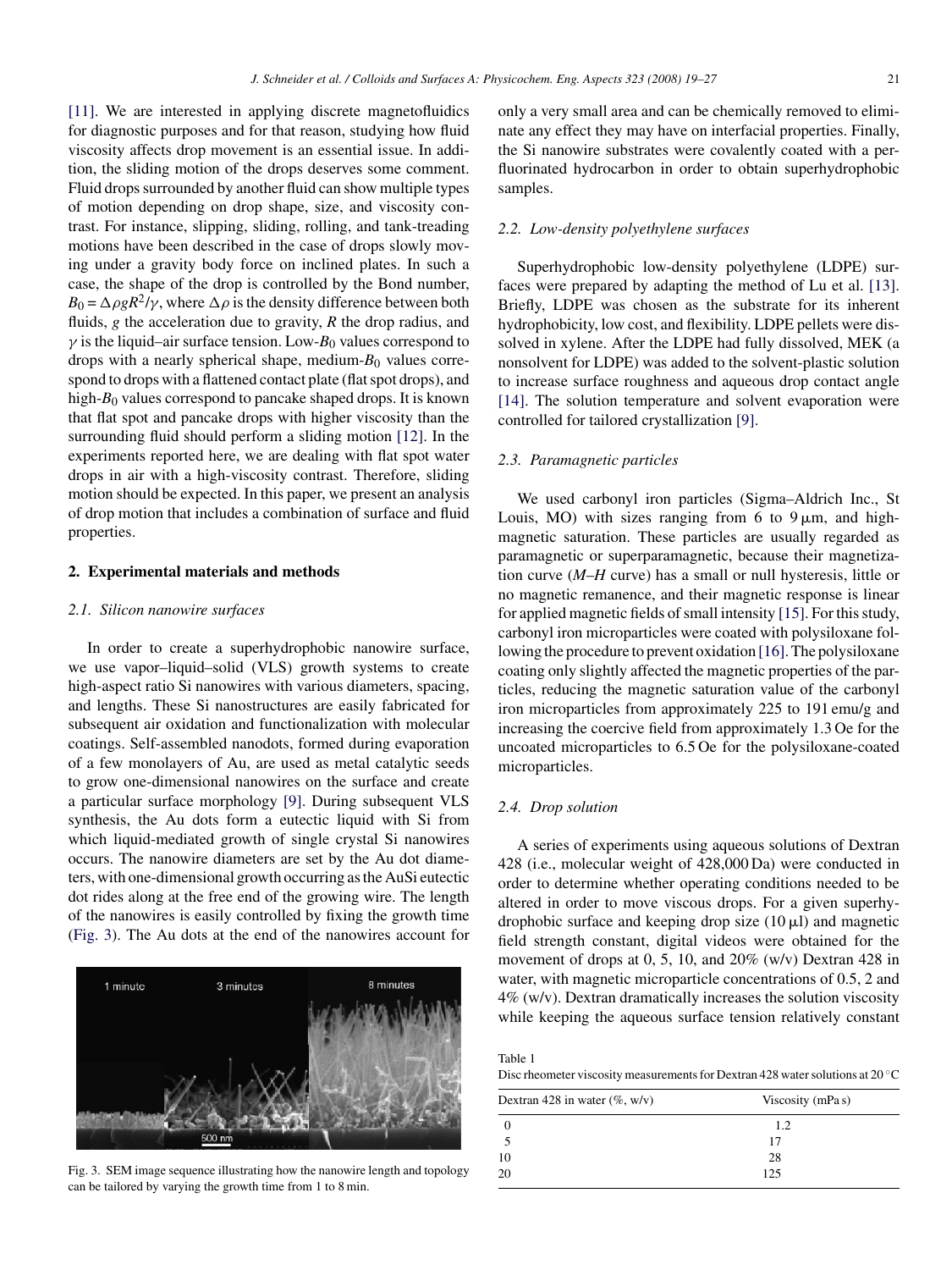<span id="page-3-0"></span>

Fig. 4. Schematic diagram (a) and sequence of frames from a video (d–e) showing a drop rotating due to the action of spinning the magnetic field. M, magnet; S, superhydrophobic surface; D, drop. The aligned particle clusters are seen to rotate counter clockwise with perspective looking down at the drop from above.

since it is not surface active [\[17\].](#page-8-0) Measurements of viscosity using a disc rheometer are given in [Table 1. T](#page-2-0)he measured values agree with predictions of viscosity using the model of Rotureau et al. [\[18\],](#page-8-0) and Dextran 500 viscosity data from a manufacturer [\[19\].](#page-8-0)

## **3. Results and discussion**

We briefly describe and summarize the capabilities of aqueous drop movement and control using superhydrophobic surfaces, paramagnetic particles and magnetic fields. Small water drops (volume  $5-15 \mu$ I) that contain fractions of paramagnetic particles as low as 0.1% in weight can be moved on a superhydrophobic surface at relatively high speed (7 cm/s) by displacing a permanent magnet. Within this volume range, drops are not visibly affected by gravity and remain nearly spherical when placed on superhydrophobic surfaces. The magnetic force required to initiate drop movement is not affected by the drop size and increases upon decreasing the particle concentration. Coalescence of two drops has been demonstrated by moving a drop that contains paramagnetic particles towards an aqueous drop that was previously pinned to a surface defect making it possible to move the newly combined drop with the magnetic field. A drop can also be split using two permanent magnets [\[8\].](#page-7-0) Coating the magnetic microparticles with polysiloxane in order to prevent oxidation does not visibly affect the magnetically controlled drop movement [\[10\].](#page-7-0) Other superhydrophobic surfaces such as those obtained by LDPE crystallisation have been also studied. Plastic superhydrophobic surfaces can be made in 3D shapes and can be made more economically thus making them potentially very attractive alternatives to Silicon nanowires surfaces [\[9\].](#page-7-0)

# *3.1. Drop movement and drop microfluidics basic operations*

# *3.1.1. Spinning*

Drops can also be spun using a tightly rotating magnetic field on its axis and the commensurate generation of circular motion within the drop may be useful for mixing (see Fig. 4).

# *3.1.2. Pinning*

Drops containing paramagnetic particles can be placed and moved on Si nanowire superhydrophobic surfaces, but in order to place drops that do not contain magnetic particles a surface defect must be present. The surface defect can be created by physical damage or damage to the hydrophobic chemical coating. Physical damage can be created using a sharp point such as a small needle, while the chemical coat can be removed using a laser pulse. In either case, the abrupt change in contact angle in the damaged region pins a water drop that is dropped from above this region. In Fig.  $5(a)$ –(c), the movement of a water drop



Fig. 5. Sequence of frames showing a pinned water drop (left-most drop in each frame) and a drop moving towards it (a and b), at the moment of coalescence (c) and the resultant drop moving to the right after being depinned (d).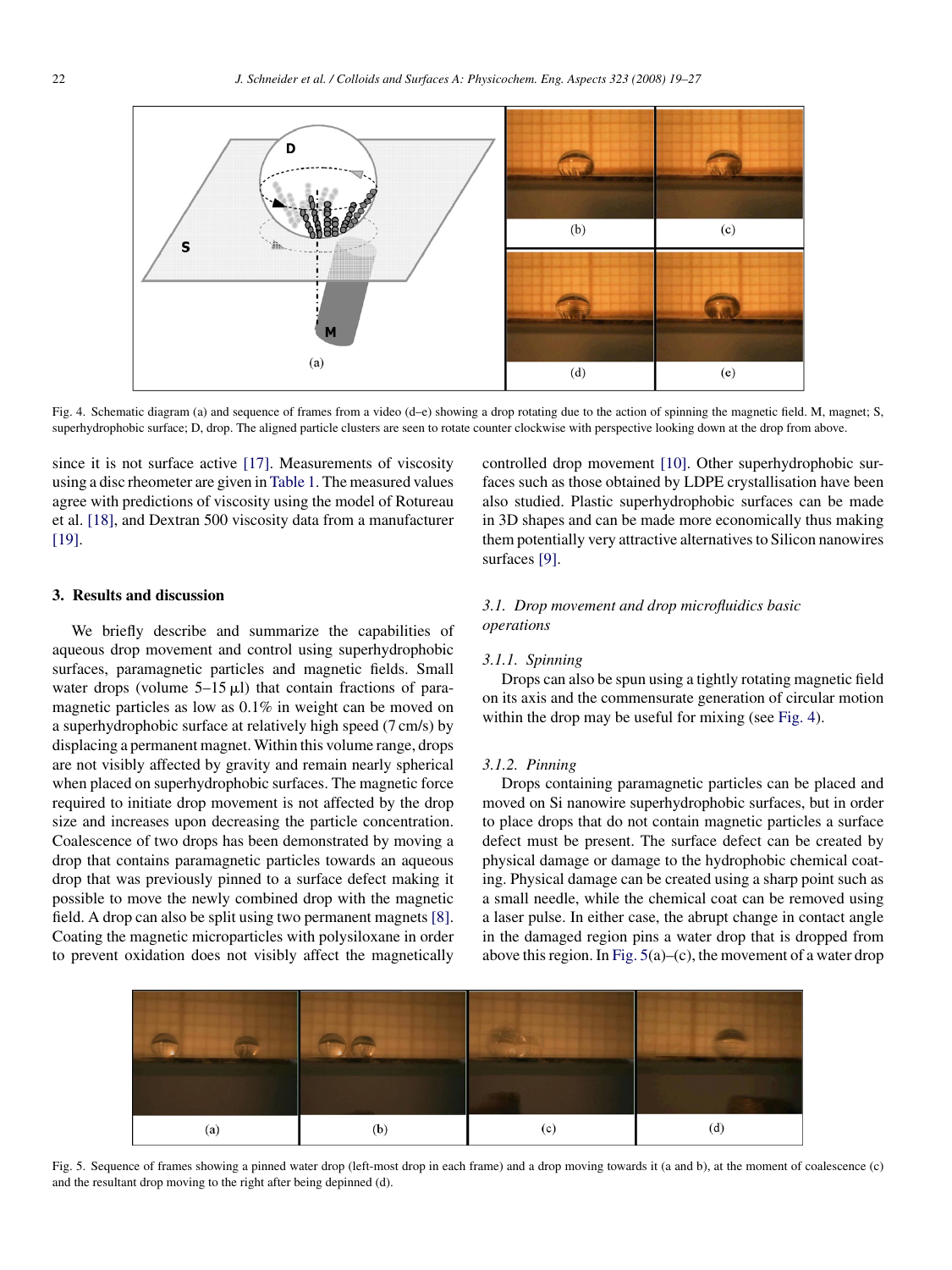<span id="page-4-0"></span>

Fig. 6. Sequence of frames from a video showing the movement of a water drop with an expanded polystyrene particle on top (a–c) on a Si NW surface. The drop slides across the surface since the polystyrene particle does not appear to move with respect to the drop as it goes from the left (a) to the right (c) side of the superhydrophobic surface.

containing paramagnetic particles towards a water drop held by pinning and the subsequent coalescence of the drops is shown to illustrate this capability.

## *3.1.3. Depinning*

While drops without paramagnetic particles that are pinned due to a surface defect cannot be moved, when combined with a drop containing paramagnetic particles or when a drop with paramagnetic particles is placed on a surface defect, a magnetic field can be used to force the drop out of the defect. The utility of this action is that two types of drops can be combined and then the combined drop can be moved for further processing. Thus, for example, an aqueous solution to be analyzed can be combined with other drops sequentially for sample pretreatment reasons and subsequently moved to another location for analysis. Depinning takes place with only a very small amount of water left behind on the defect. Visual evidence leads us to believe that the amount of water left on the defect depends on the size of the defect. Such depinning action with essentially all of the liquid being removed from the pinned location has not been previously described in the literature using any type of force. We have indications that this surprising action is performed using the surface tension of the drop as a "lever" and the paramagnetic particles as a "fulcrum" (see [Fig. 5\(d](#page-3-0))).

# *3.1.4. Coalescence and splitting*

Completing the full range of digital microfluidics is the action of splitting a water drop using two magnetic fields [\[8\].](#page-7-0) This action can be used in concert with drop combination in order to perform sample pretreatment, dilution, and/or parallel analyses on a single original sample drop. Another reason to split drops is to create smaller drops for analysis. In a recent paper [\[20\],](#page-8-0) we show that electrodes can be used to measure dopamine and glucose within the drops because drops can be combined and split. Depinning from the electrode can also be accomplished.

## *3.1.5. Sliding*

Another important area of investigation is to determine how drops move across superhydrophobic surface. Mahadevan and Pomeau use scaling arguments to show why nonwetting viscous droplets can roll down an inclined superhydrophobic surface [\[21\].](#page-8-0) Richard and Quere [\[22\]](#page-8-0) explain why for small nonwetting droplets, the smaller the droplet the higher the drop velocity. Both groups distill the basic forces at play when drops move at a constant velocity as the driving force (in their case gravity) versus viscous dissipation. We have done several preliminary experiments to detect whether the drops in our system "slide" or "roll". When a small piece of expanded polystyrene is placed on top of a water drop, it remains virtually motionless as the drop moves across the superhydrophobic nanowire surface. Thus we conclude that the water drop slides along the surface due to the combined effects of a superhydrophobic surface and the very low amount of contact area between the rounded water drop and the nanowire surface (see Fig. 6).

# *3.1.6. Drop motion model*

In order to interpret our results, we determined the basic physics involved in drop motion. When there is no external magnetic field, the particles do not have a permanent magnetic dipole moment and simply sediment to the bottom of the drop. The permanent magnet generates a spatially non-uniform magnetic field on the region were the drop is located. This magnetic field magnetizes the paramagnetic particles that, due to the induced magnetic dipolar interaction, aggregate into clusters that follow the magnetic field lines [\[23\].](#page-8-0) When the magnet is displaced, the clusters slide inside the drop following the motion of the magnet until they arrive at the contact line. Fig. 7 shows the force bal-



Fig. 7. Forces involved in magnetic drop movement. A picture from a movie (a) shows a water drop moving to the right, with magnetic microparticle clusters climbing along the drop and increasing its advancing angle. The schematic drawing (b) represents a force diagram on the surface of the moving drop; the vertical component of the magnetic force will deform the drop surface at the contact line in the direction of the superhydrophobic surface increasing the contact angle to  $\theta_2 = \pi - \alpha$ .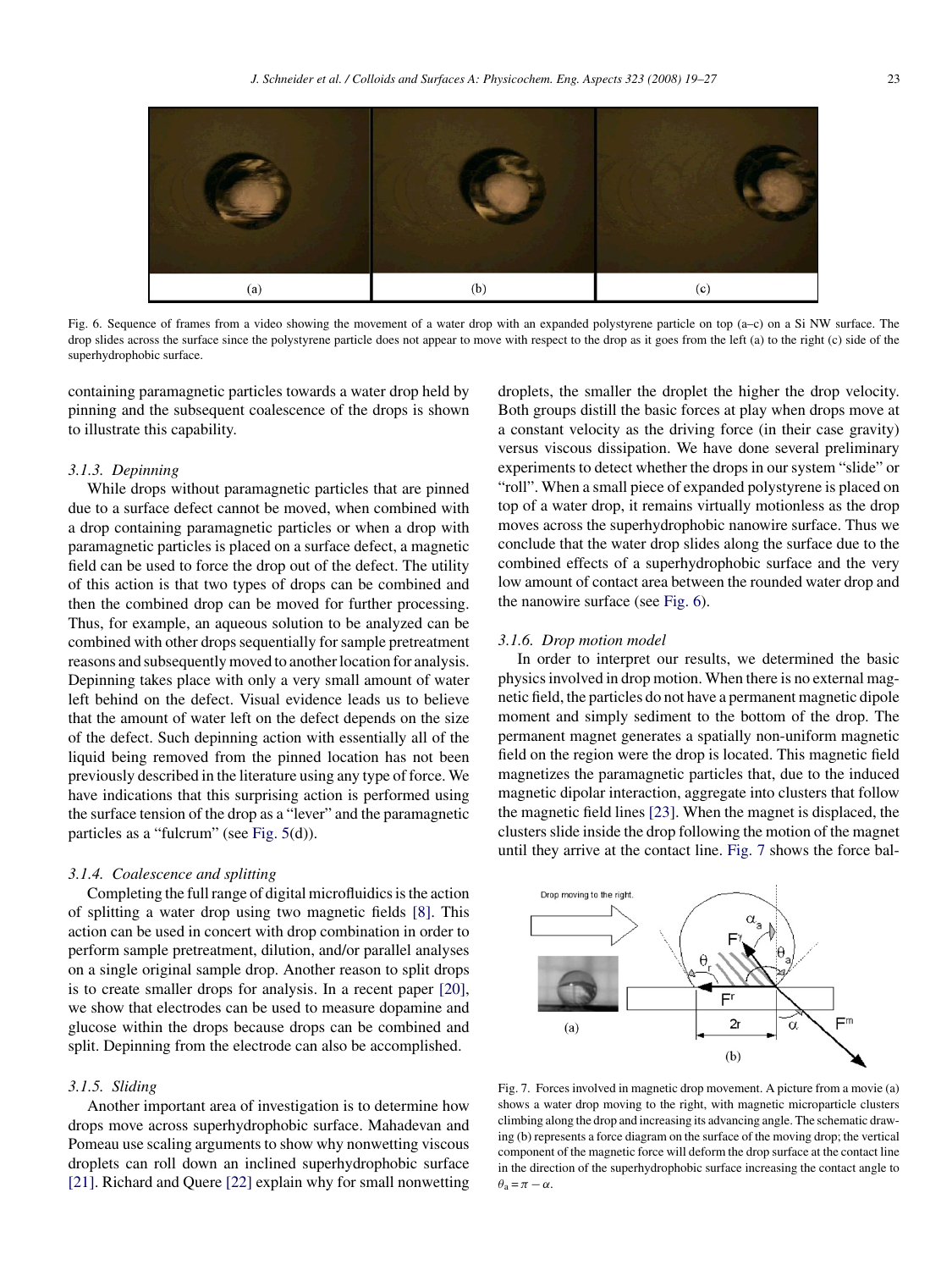ance on a drop moving to the right. When the first clusters arrive at the contact line, the competition between the capillary force  $F^{\gamma}$  and the magnetic force  $F^{\text{m}}$  makes the clusters start to climb along the drop surface (see [Fig. 7\(b](#page-4-0))). Once they reach a specific orientation and position, the clusters pull the drop surface and strongly distort the drop shape. There is clear evidence of dynamically induced contact angle hysteresis, with the advancing contact angle  $\theta_a$  being larger than the receding contact angle  $\theta_{r}$ .

The magnetic force acts along the cluster axis (forming an angle  $\alpha$  with the vertical direction) while the capillary force  $F^{\gamma} = (\pi \gamma D)/[\cos(\alpha - \alpha_a)]$  acts along the normal axis to the drop surface (forming an angle  $\alpha_a$  with the vertical direction). Here *D* is the diameter of the cluster and  $\gamma$  is the surface tension. The vertical component of the magnetic force will deform the drop surface at the contact line so that the drop surface approaches the superhydrophobic surface, increasing the advancing contact angle  $\theta_a$  (decreasing  $\alpha_a = \pi - \theta_a$ ). Consequently, the magnetic force generates a difference between the contact angles at the advancing and the receding segments of the contact line. This contact angle difference opposes the drop motion with a retention force that can be expressed as [\[24\]](#page-8-0)  $F^{\gamma} = 2\gamma rJ$ , where  $r = R \cos(\theta_c - \pi/2)$  is the radius of the circle of contact between the drop and the superhydrophobic surface and  $J = \cos \theta_a - \cos \theta_r$ . Thus, the total horizontal force balance on the drop can be written as

$$
F^{\text{m}}\sin\alpha - \frac{\pi\gamma D}{\cos(\alpha - \alpha_a)}\sin\alpha_a - 2\gamma R \cos\left(\theta_c - \frac{\pi}{2}\right)
$$
  
× $(\cos\theta_a - \cos\theta_r) = 0$  (1)

On the other hand, the vertical force balance reads:

$$
F^{\mathbf{m}}\cos\alpha - \frac{\pi\gamma D}{\cos(\alpha - \alpha_{\mathbf{a}})}\cos\alpha_{\mathbf{a}} = 0
$$
 (2)

If there is no difference between the advancing and receding contact angles, the force balances simply state that the system is in equilibrium provided that  $\alpha = \alpha_a$ . Instead, when a contact angle difference is generated, the capillary force that opposes contact line motion introduces a threshold that can only be overcome when the inclination of the clusters  $\alpha$ , is larger than the advancing contact angle  $\alpha_a$ . This is precisely what would happen when the vertical components of magnetic and capillary force compensate, while the magnetic force horizontal component is visibly higher than the corresponding capillary force component. When this excess magnetic force horizontal component is higher than the contact angle difference term, drop motion will occur. From this point of view, large values of  $\alpha$  would be more convenient in order to overcome the opposing force due to the contact angle difference.

It may occur that the first cluster arriving at the contact line would not be able to overcome the capillary retention force. Then, the magnet displacement with respect to the drop will keep increasing making the first cluster climb along the drop surface, thus driving more clusters to the contact line. Due to the magnetic field spatial structure, the clusters arriving at the

contact line would have a larger inclination and would yield a comparatively stronger contribution to the horizontal component of the magnetic force than to the vertical one. Consequently, the advancing contact angle would be slightly perturbed, while the horizontal force will increase significantly and drop motion will occur. This is precisely what happens in the experiments, as shown in the side view of the moving drop in Fig.  $7(a)$ , where the contact angle difference and the inclination of the clusters can be appreciated.

A full numerical check of the above expressions is not possible; however, because precise values concerning the size and the number of the clusters would be needed. This possibility is precluded by the lens effect of the drop surface. Nevertheless, calculations based on the actual measured values of the angular variables of the problem ( $\theta_c \approx 147^\circ$ ,  $\theta_a \approx 160^\circ$ ,  $\theta_r \approx 136^\circ$ , and  $\alpha \approx 44^{\circ}$ ) show that the order of magnitude of the magnetic force modulus needed to balance the capillary and retention forces is within the range achievable in our experimental setup.

Another interesting aspect is the role of the magnet velocity in the initiation of the drop motion. Actually, the magnet displacement entrains the cluster structure in its motion. Before the threshold condition for drop motion is achieved, the drop is standing and the clusters move through it with possibly large velocities. In order to make some estimations, the clusters in the experiments can be approximated as circular cylinders with diameter  $D = 100$  nm. These clusters may move within the standing drop at speeds up to 10 cm/s, yielding a Reynolds number  $Re = \rho V D / \mu \approx 10$ . This means that fluid inertial effects may be important at these high magnet speeds.

## *3.2. Fluid viscosity and drop movement*

In order to determine whether operating conditions need to be altered in order to move viscous drops, we conducted a series of experiments using aqueous solutions of Dextran 428. As seen in [Table 1, t](#page-2-0)he range of viscosities exceeds the range expected to be found in biological fluids and is sufficiently large to determine what influence viscosity has on drop movement. When paramagnetic particles are added to achieve a consistent concentration of 2 wt% for these solutions of Dextran 428, we observed no difficulty in moving drops with viscosities up to 125 mPa s along a superhydrophobic polyethylene surface. Drops with viscosities up to approximately 460 mPa s can be moved on Si NW surfaces using iron particle concentrations as low as 0.5%. [Fig. 8](#page-6-0) shows eight frames of digital videos captured for movement of drops at 0, 5, 10 and 20% Dextran. The clusters' lengths and distributions vary from drop to drop. However, it has been observed that in general, for both surfaces and for the viscosity range studied, the clusters at the front of the drop have a higher angle with respect to the bottom of the drop than those clusters at the back of the drop, since the back part is further from the magnet axis [\(Fig. 8\).](#page-6-0) In each movie, drops are moved several times over the same surface to ensure repeatability, durability of the surface, and consistency in observations. In [Fig. 8, v](#page-6-0)ideo analyses of dextran solution drops designed to investigate the effect of viscosity on drop movement for LPDE surfaces suggest that paramagnetic particle chain orientation compensates for viscosity increases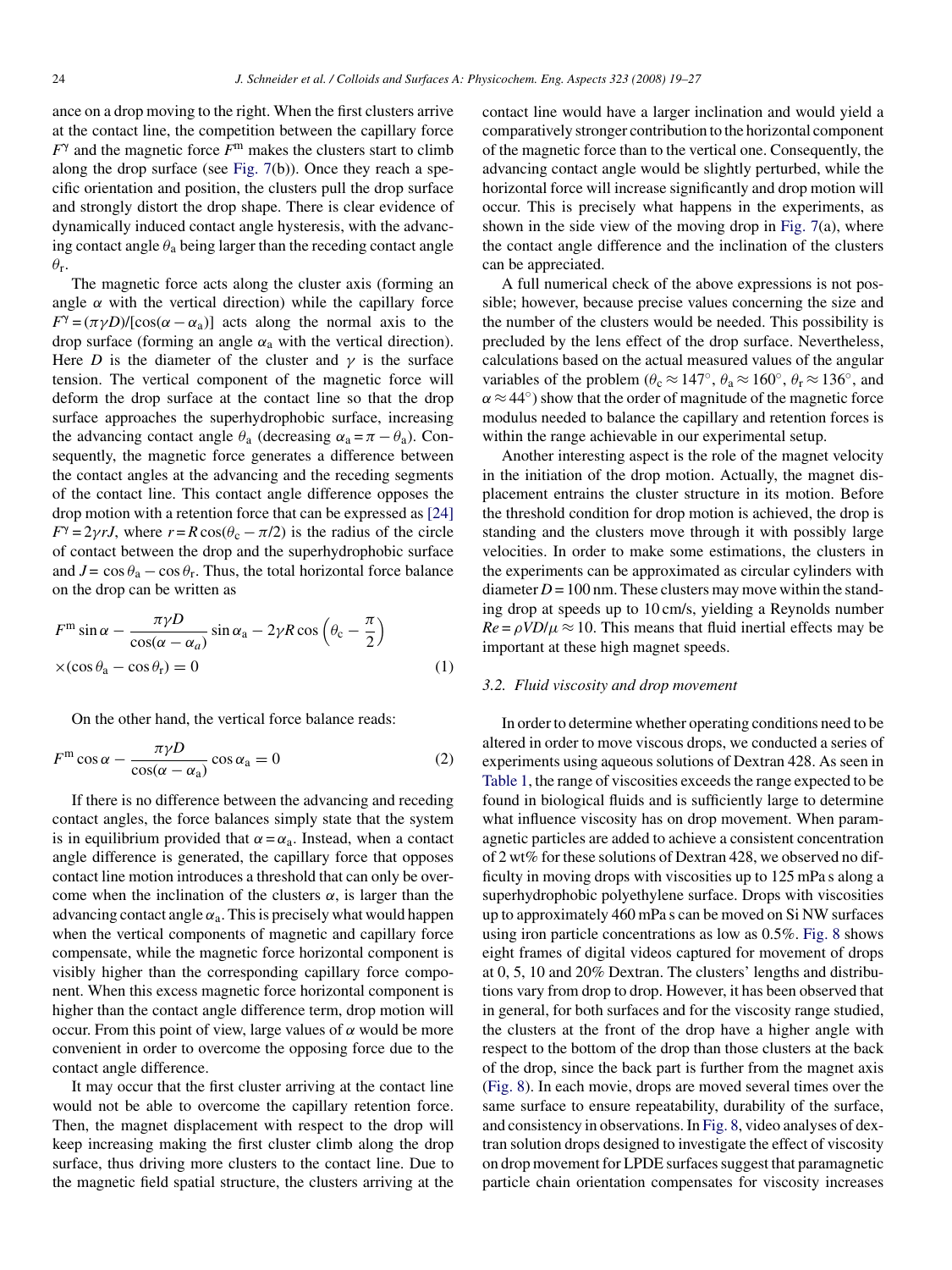<span id="page-6-0"></span>

Fig. 8. Still frames from eight different movies of drop movement on LDPE (a–d) and Si NW (e–h) surfaces. Water (a and e) and aqueous drops with 5% (b and f), 10% (c and g) and 20% (d and h) Dextran 428 move to the left using micro-scale fluidics controlled by magnetic fields. The clusters' lengths and distributions varies from drop to drop, but it has been observed that in general, for both surface types and all viscosities, the clusters at the front of the drop have a higher angle with respect to the bottom of the drop than those at the back, since the back of the drop is further from the magnet axis.

from 1.2 mPa s (water drop) to 125 mPa s (20%, w/v—Dextran 428) in order to maintain drop movement. Interestingly, such changes in chain orientation are not present for drops moving on Si NW surfaces even at higher viscosities of 470 mPa s (30% w/v—Dextran 428). At least five drop pictures were taken from each video, and all the observable clusters within each drop were measured and averaged using the angle analysis tool included in the ImageJ software program (NIH, USA). The most notable difference among the movies is a relatively subtle but detectable change in the maximum angle formed between an imaginary line parallel to the bottom of the drop and the superhydrophobic surface, and the line made by the paramagnetic clusters when the drop is in motion (90° –  $\alpha$  in [Fig. 7\).](#page-4-0) This is most notable in the 20% (w/v) dextran drop using LDPE surfaces where the particles can climb up the drop wall until they are nearly parallel to the plane of the superhydrophobic surface.

Since the magnet is manipulated by hand in these experiments, some fluctuations in the field strength felt by the paramagnetic particles does occur. However, it is evident that the maximum angle formed with respect to a line orthogonal to the surface can achieve higher values at higher viscosities for LDPE surfaces. It is logical that drops with lower resistance to drop movement will not experience as high an angle since the drop would be more easily displaced, and thus the maximum angle is indicative of the amount of force needed in the direction of flow in order to maintain a constant velocity.

For drop movement, typical values of Reynolds, Capillary, and Bond numbers are 10,  $1.4 \times 10^{-4}$ , and 0.14, respectively. These relatively low values indicate that the flow is in the Stokesian regime, the shape of the drop is relatively unchanged during drop movement, and inertial effects are negligible. When the drop is moving at constant velocity, the horizontal component of the magnetic force should balance the capillary, retention, and friction forces. Frictional driving force can be estimated as a generalized Stokesian flow resistance as  $F^h = 6\pi \eta V \beta$  with  $\eta$ as the fluid viscosity, *V* the drop velocity, and  $\beta$  is a geometric factor [\[25,26\]. T](#page-8-0)hus, for constant drop velocity and magnetic field strength the particle chain angle  $\alpha$  with respect to the drop's vertical axis should be proportional to the liquid viscosity. If the viscosity is too high, then drop movement may not be possible for a given paramagnetic particle concentration and hence a higher concentration is needed to overcome frictional resistance.

[Fig. 9](#page-7-0) shows the trend of  $\alpha$  as a function of aqueous solution viscosity measured for different superhydrophobic LDPE surfaces. The graph illustrates the general trend that the angle increases with the viscosity of drops. However the trend does not appear to be linear for high viscosities. Deviations from linearity at high viscosities are thought to be primarily due to the difficulty of controlling the number of chains formed in the drop as well as the inherent heterogeneity of the surfaces. It is also shown that drops with higher viscosity are able to move when adding higher concentration of particles.

For superhydrophobic surfaces with advancing and receding contact angles near 180◦, it is difficult to characterize small differences in their contact zone due to subtle morphological differences among substrates (assuming that the surface chemistry is uniform) as well as changes in the contact zone as a function of magnetic particle concentration and field strength. However, by keeping all other variables constant the differences in the slope of chain angle versus viscosity may offer an alternate method of characterizing superhydrophobic surfaces. The steeper the slope of  $\alpha$  versus drop viscosity, the more frictional resistance is present for a superhydrophobic surface. Thus using micro-scale drop movement via magnetic control with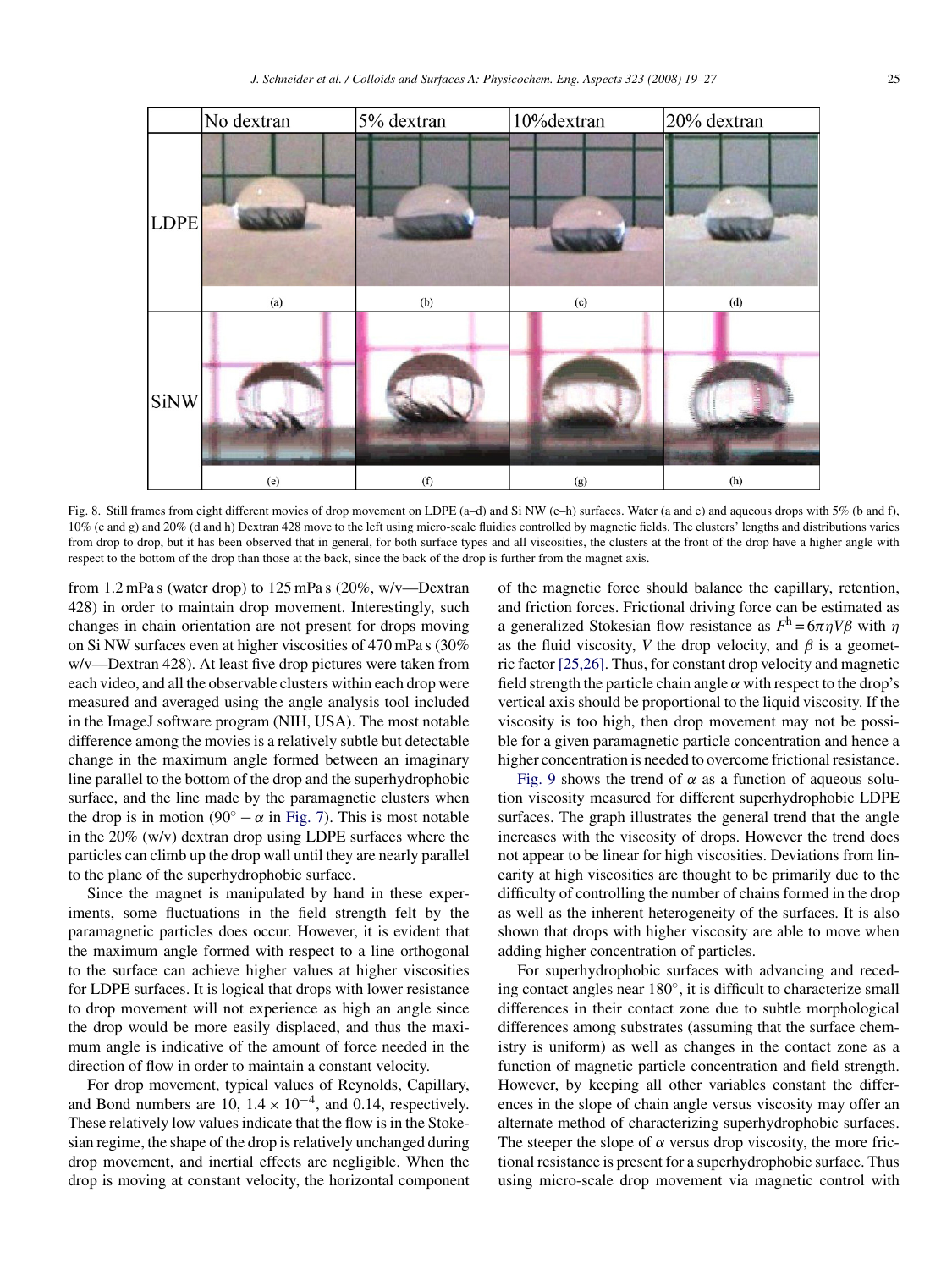<span id="page-7-0"></span>

Fig. 9. Plot of the angle  $\alpha$  between the clusters axis and the drop's vertical axis as a function of drop viscosity on a LDPE (a) and a Si NW (b) superhydrophobic surfaces. The percentage of iron microparticles is 2, 4 and 10 wt% for the LDPE surface and 0.5, 2 and 4% for the Si NW surface. Data points correspond to the average of the angles of all the observable clusters in at least five drop pictures of the same viscosity and iron microparticle composition; the error bars correspond to the standard deviation. Data points with no error bars correspond to the angle of one representative cluster on a single picture.

drops of different viscosities could prove to be a useful method to identify the better morphologies that reduce resistance to flow.

Although Subramaninan and co-workers [\[25,26\]](#page-8-0) derive an analytical form of the hydrodynamic resistance for a drop spreading on a flat surface, it is not readily applicable to superhydrophobic surfaces. The contact area of drops on superhydrophobic surfaces depends upon the shape of the liquid in contact with the rough surface. Given the distortion of the drop by the paramagnetic particles and the low-contact area due to the high degree of roughness, it is difficult to ascertain what fraction of the surface will actually be in contact with liquid. Moreover, the geometric parameter will change in our system when paramagnetic particle concentrations are varied as well as when other parameters are changed such as magnetic field strength and surface morphology. Instead, observations of drop motion for different drop viscosities will help experimentally determine the geometric parameter, albeit lumped with the effective magnetic force driving drop motion.

# **4. Conclusions**

Combining the small resistance to drop movement inherent to superhydrophobic surfaces with magnetic control of particles leads to a new micro-scale drop fluidic method. Fluorinated silicon nanowires surfaces and low-density polyethylene microcrystalline surfaces are two examples of superhydrophobic surfaces that can reduce resistance to drop movement to the extent needed for drop movement. Using paramagnetic particles of high-magnetic saturation permits relatively low concentrations such as 0.1 wt% to be sufficient for magnetic control of drops. An interesting compensation for liquid viscosity observed in this method entails aligning the induced magnetic force component along the direction of flow in order to increase the net force in that direction. Results with LDPE superhydrophobic surfaces confirm theoretical predictions that paramagnetic particle cluster angle is proportional to drop viscosity. Silicon nanowire superhydrophobic surfaces show little effect of viscosity on particle cluster angle presumably due to their much lower resistance to drop movement.

### **References**

- [1] J. Bico, C. Marzolin, D. Quere, Pearl drops, Europhys. Lett. 47 (1999) 220–226.
- [2] A. Lafuma, D. Quere, Superhydrophobic states, Nat. Mater. vol. 2 (2003) 457–460.
- [3] T. Onda, S. Shibuichi, N. Satoh, K. Tsujii, Super-water-repellent fractal surfaces, Langmuir 12 (1996) 2125–2127.
- [4] R.N. Wenzel, Resistance of solid surfaces to wetting by water, Ind. Eng. Chem. 28 (1936) 988–994.
- [5] R.D. Hazlett, Fractal applications: wettability and contact angle, J. Colloid Interf. Sci. (1990).
- [6] A.B.D. Cassie, S. Baxter, Wettability of porous surfaces, Trans. Faraday Soc. 40 (1944) 546–551.
- [7] N.A. Patankar, On the modeling of hydrophobic contact angles on rough surfaces, Langmuir 19 (2003) 1249–1253.
- [8] A. Egatz-Gómez, S. Melle, A.A. García, S.A. Lindsay, M. Márquez, P. Domínguez-García, M.A. Rubio, S.T. Picraux, J.L. Taraci, T. Clement, Discrete magnetic microfluidics, Appl. Phys. Lett. 89 (2006) 034106.
- [9] A. Egatz-Gómez, J. Schneider, P. Aella, D. Yang, P. Domínguez-García, S. Lindsay, S.T. Picraux, M.A. Rubio, S. Melle, M. Marquez, Silicon nanowire and polyethylene superhydrophobic surfaces for discrete magnetic microfluidics, Appl. Surf. Sci. 254 (2007) 330–334.
- [10] A.A. García, A. Egatz-Gómez, S.A. Lindsay, P. Domínguez-García, S. Melle, M. Marquez, M.A. Rubio, S.T. Picraux, D. Yang, P. Aella, Magnetic movement of biological fluid droplets, J. Magn. Magn. Mater. 311 (2007) 238–243.
- [11] M.S. Park, J.W. Chung, Y.K. Kim, S.C. Chung, H.S. Kho, Viscosity and wettability of animal mucin solutions and human saliva, Oral Dis. vol. 13 (2007) 181–186.
- [12] S.R. Hodges, O.E. Jensen, J.M. Rallison, Sliding, slipping and rolling: the sedimentation of a viscous drop down a gently inclined plane, J. Fluid Mech. 512 (2004) 95–131.
- [13] X. Lu, C. Zhang, Y. Han, Low-density polyethylene superhydrophobic surface by control of its crystallization behavior, Macromol. Rapid Commun. 25 (2004) 1606–1610.
- [14] H.Y. Erbil, A.L. Demirel, Y. Avci, O. Mert, Transformation of a simple plastic into a superhydrophobic surface, Science 299 (5611) (2003) 1377–1380.
- [15] S. Melle, M. Lask, G.G. Fuller, Pickering emulsions with controllable stability, Langmuir 21 (2005) 2158–2162.